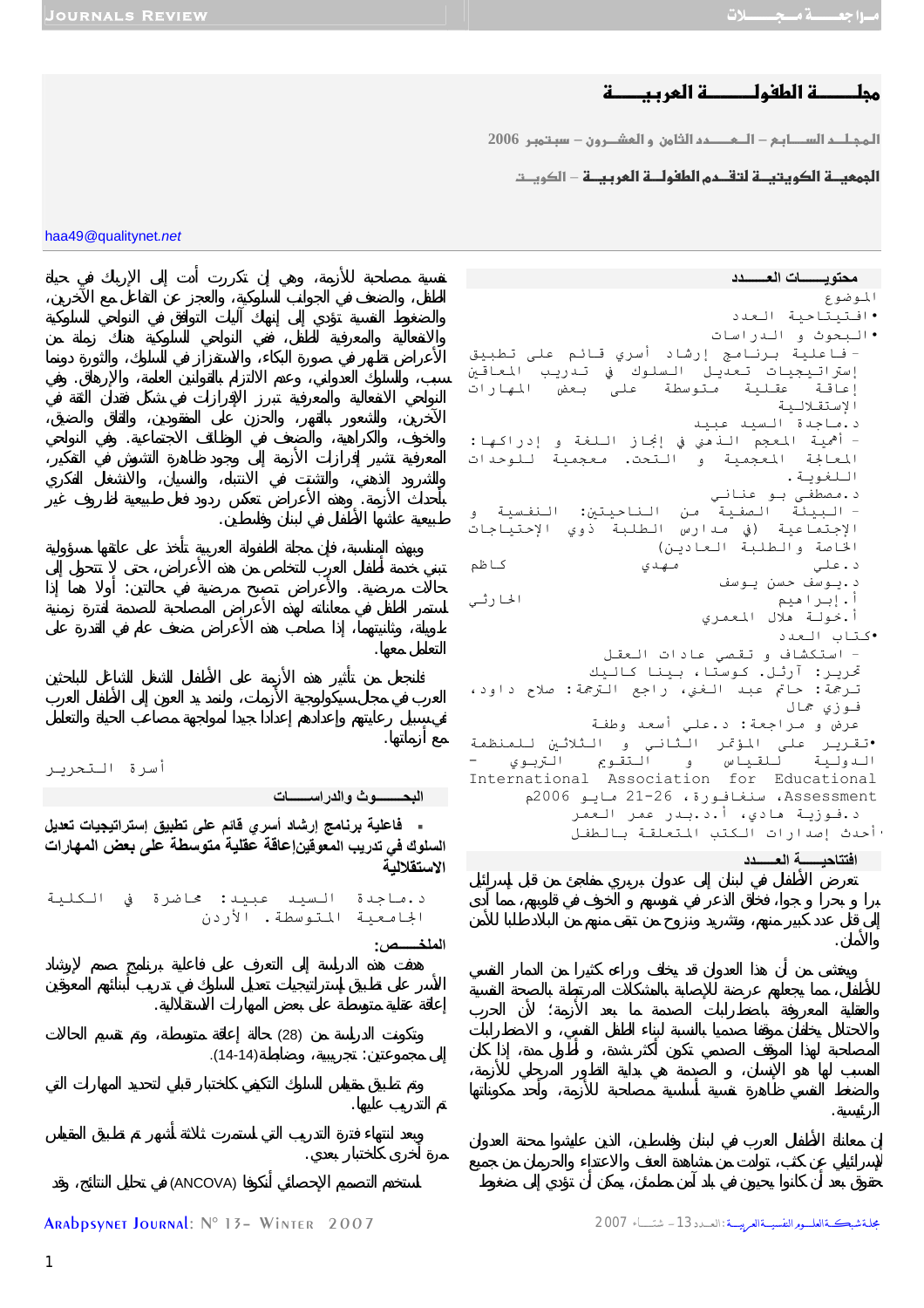$0.05$ 

الوعي والمعلومات العامة.

إستراتيجيات تعديل السلوك.

## Physique-acoustique

## **The Importance of Mental Lexique in Language Perception and Production: Lexical and Infra-lexical Treatment of Linguistic Unities**

والمعالجة تحت.المعجمية للوحدات اللغوية في كل المراحل التي تمر منها

تساؤلات جوهرية من نوع: يف نتمثل المعلومات اللسانية الكاملة المتعلقة

Mostafa Bouanani :University of sidy Mohammed bin Abdullah Dher Imeherz - Fez, Morocco

#### **Abstract**

During the last two decades, the psycholinguistic studies concluded, despite the various cognitive theoretical approaches they adopted, that the process of language perception and production is based, primarily, on lexical mediation.

And if in this paper we focus on mental lexicalization has a major role in language perception. In this frame work, we will try to determine all the specification of mental lexical:

- **1.** Its manner of organization.
- **2.** The nature of information it contains.
- **3.** The procedures that allow access to this information starting from extremely precise and complex cognitive processes.

This will be done through answering important question such as:

How do be represent all the linguistic information about the words of our language (Arabic Language)?

In what way do we recall this information and use it in every single language production?

- ♦ What are the different stages of language production?
- How do we move from one stage to another?

In what way do we store lexical unities in the mind? Is it according to multi -physical acoustic copies or according to unified phonological defined formulas?

What is the relationship between the lexical and infralexical treatment of linguistic unities and the different stages through which go both language perception and production?

|  | ـ    البيئة  الصفية  من  الناحيتين  النفسية  والاجتماعية  في  مدارس |                                               |  |  |
|--|---------------------------------------------------------------------|-----------------------------------------------|--|--|
|  |                                                                     | الطلبة ذوي الاحتياجات الخاصة والطلبة العاديين |  |  |

| أ.خولة<br>هلال<br>المعمر ي             | أ.إبراهيم<br>الحارثي    | د .يوسف<br>حسن يوسف       | د . على<br>مــهـد ي<br>کــا ظم      |
|----------------------------------------|-------------------------|---------------------------|-------------------------------------|
| مـدر سة                                | مـدرس                   | أستاذ<br>مساعد            | أستاذ<br>مشارك                      |
| تربية<br>ذ و ی<br>الاحتىاحات<br>الخاصة | علم<br>النفس<br>التربوي | علم<br>النفس<br>الاجتماعي | قياس<br>وتقوج<br>تربوي<br>ونفسى     |
| التربية .<br>جامعة                     | كلنة                    | الـنفـس                   | قسم علم<br>السلطان قابوس سلطنة عمان |

### **Program Based On Applying Behavior Modification the Effectiveness of a Family Counseling StrategiesIn Training Moderate Mentally Retarded in Some Independent Skills**

| Majida | Said |                                         | Obaid :Lecturer | in | The |
|--------|------|-----------------------------------------|-----------------|----|-----|
|        |      | Intermediate University College, Jordan |                 |    |     |

#### **Abstract**

The study aimed at examining the effectiveness of a programme designed to guide families to applying behaviour modification strategies in training their moderate mentally retarded children in some independent skills.

The sample was selected from the waiting list of Al Manar Center for Mental Retardation at the Sport City. The sample comprised of (28) cases with moderate mental retardation, and was divided equally into two groups; an experimental group (14) and a control group (14).

The adapted behaviour standard was applied as a pre test to determine the skills they had been trained in, then after the training period again, which lasted for three months, the measure was applied as a post test.

Both the children and their mothers were offered reinforcement bay the visitor.

(ANCOVA) was used to analyze the data.

The study results revealed substantial differences of statistical significance at (0.05) level in favour of the experimental group.

The results also indicated the existence of statistically significant differences in all areas of adaptive criterion between the experimental and control groups except for the area of essential knowledge in the dimensions of awareness and general information.

The study concluded that the mothers of the mentally retarded children and their children benefited from training in the independent skills bay using behaviour modification strategies





#### معرفية Cognitives بالغة الضبط والتعقيد؛ وذلك من خلال الإجابة عن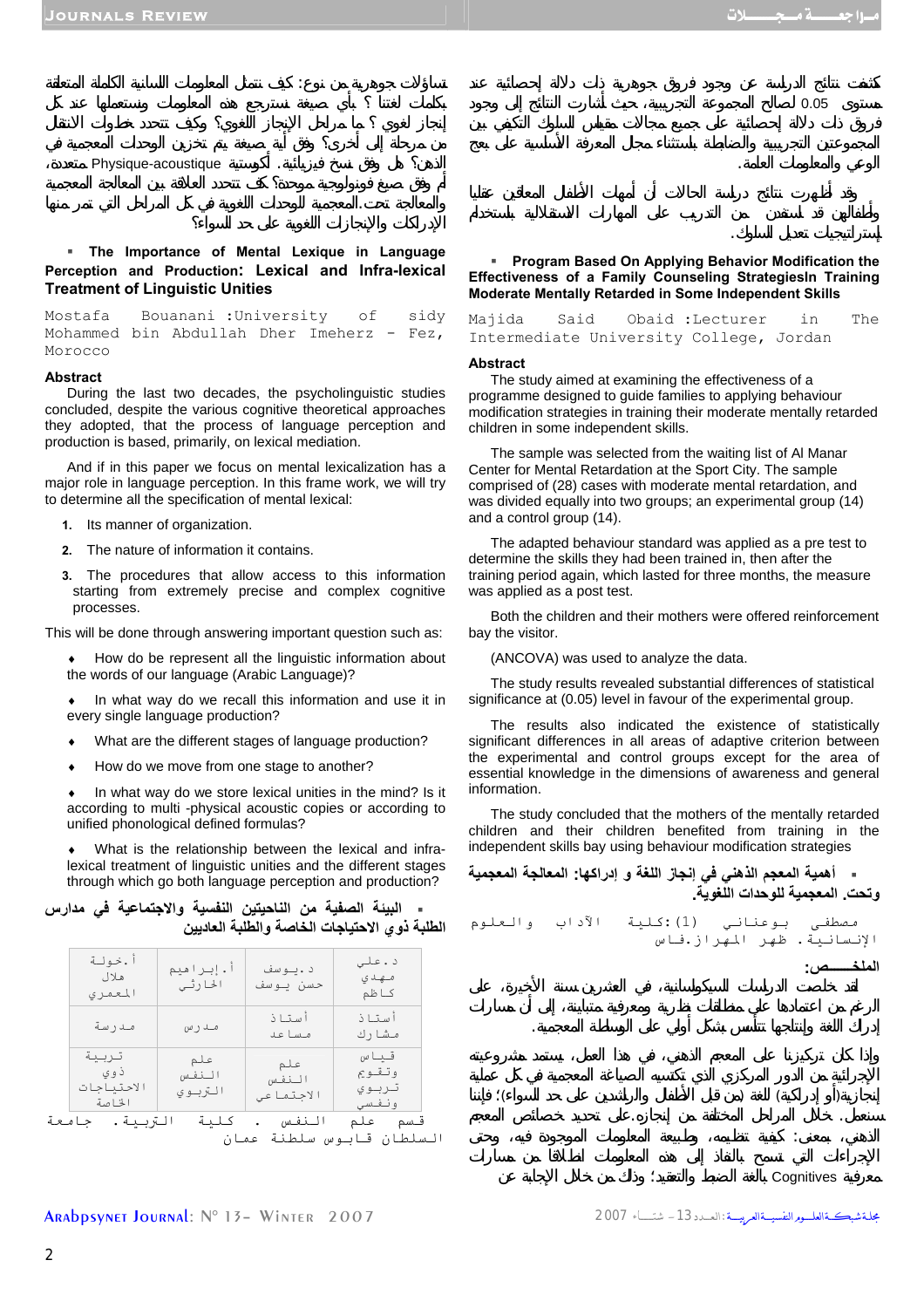بقدرة العقل إمامته وهدايته. كذلك هي حال الحضارة العربية التي كان

الإنسان النقد والمفكر والفاعل. هذه الحقيقة تتناغم تماما مع شعار عصر

مواجهة تحديات الكنيسة والظلام الذي فرضته العصور الوسطى الكنسية.

بالتراجع والكسل. كان كانط في هذا السياق يدرك أن العقل الإنساني قائ

كانت في فعله ونشاطه. هذا يعني أن الأهمية تكمن في عملية إيقاظ العقل

الحيوية. وهذا يعني أن كانط كان يعمل على كسر طوق الوصاية التي

المجتمع والحضارة. عندما يأخذ العقل موقع الصدارة ويكون في محور الأهمية فإنه ينطلق ويحلق وتنطلق معه الحضارة إلى آفاقها الأرحب. وتأسيسا على ما تقدم كان شعار الأنوار: تجرأ على استخدام عقلك.

الأفاق الأرحب لعقلانية إنسانية تفيض بالحضارة والحرية والتقدم.

لقد رفع كانط شعاره المعروف "اعمل عقلك" كان بهذا الشعار يريد

الأمة إلى وهن وفوضى وعدمية وظلام وخراب.



Multivariate two-way ANOVA

والمقترحات.

#### **Psychosocial Classroom Environement In Special Needs and Normal Students' Schools**

الخاصة. بموجب نتائج الدراسة تم تقديم مجموعة من التوصيات

| Ali   | Yousif | Ibrahim   | Kawla  |
|-------|--------|-----------|--------|
| Mahdi | н.     | $A$ ] $-$ | $A1 -$ |
| Kazem | Yousif | Harity    | Mamari |

#### **Abstract**

الأخر.

منطق المبادرة.

The objective of study was to investigate the level of the psychosocial classroom environment in special needs and normal students' Schools in Sultanate of Oman as perceived by the students, and the role of variables such as students' s gender (male, female), and type of school (special needs, normal students' schools) in the levels of classroom environment. A questionnaire of 59 items, divided into eight area in which the response for items is (Yes, No), was developed by the researchers. The questionnaire was administrated to a simple of 290 students (of whom 158 were special needs students, and 132 were normal students). The t-test revealed that level of classroom environment was significantly high in all specified areas, but it was moderate for "involvement" area. The Multivariate two-way ANOVA revealed no significant role for gender in the classroom environment, whereas the role of the type of school was significant in favour of special needs' schools. According to the results, a number of recommendations and suggestions were drawn.

**استكشـــــــاف وتقصــــــي عـــــــادات العقـــــل**

تحرير: آرثل.كوستا .بينا كاليك ترجمة: حاتم عبد الغني راجع الترجمة: صلاح داود، فوزي جمال إشراف: مدارس الظهران الأهلية بالمملكة العربية السعودية الناشر: دار الكتاب التربوي للنشر والتوزيع . السعودية عرض وتعليق: أ. د. علي أسعد وطفة

وعندما يخبو بريقه تبدأ هذه الحضارة بالسقوط والتداعي والانهيار. عندما

لأن العقل يشكل مبتدأ الحضارة الإنسانية وخبرها. الحضارة الإنسانية تدين للعقل الإنساني الذي كان هادي لها وملهمها عبر العصور. عندما ترفع أمة

والانطلاق. قد سمي عصر النهضة الغربية في القرن الثامن عشر عصر

وعدميتها، وإخراجها من ظلاميات العصور الوسطى. لم تكن الحضارة

Habits of Mind وتكاملها. وقد صدرت هذه المجموع عن جمعية الإشراف وتطوير

في وضعية يمكن أن تعبر عن مقولة كانط الشهيرة: تجرأ على استخدام

مباحث أساسية تدور حول طبيعة العقل وعاداته آليات اشتغاله. الكتاب

الأفكار الحيوية التي تتعلق بمنهجية التفكير وطرق النظر وطبيعة العقل.

عبر أساليب وممارسات تربوية خانقة للعقل ذاهبة بالإبداع. عادات العقل

عقلك، وانتقل به من حالة الوصاية إلى حالة الممارسة الحرة.

المناهج (Ascd (في الولايات المتحدة الأمريكية. قامت مدارس الظهران

ميدان العقلانية ومنهجيات التفكير.